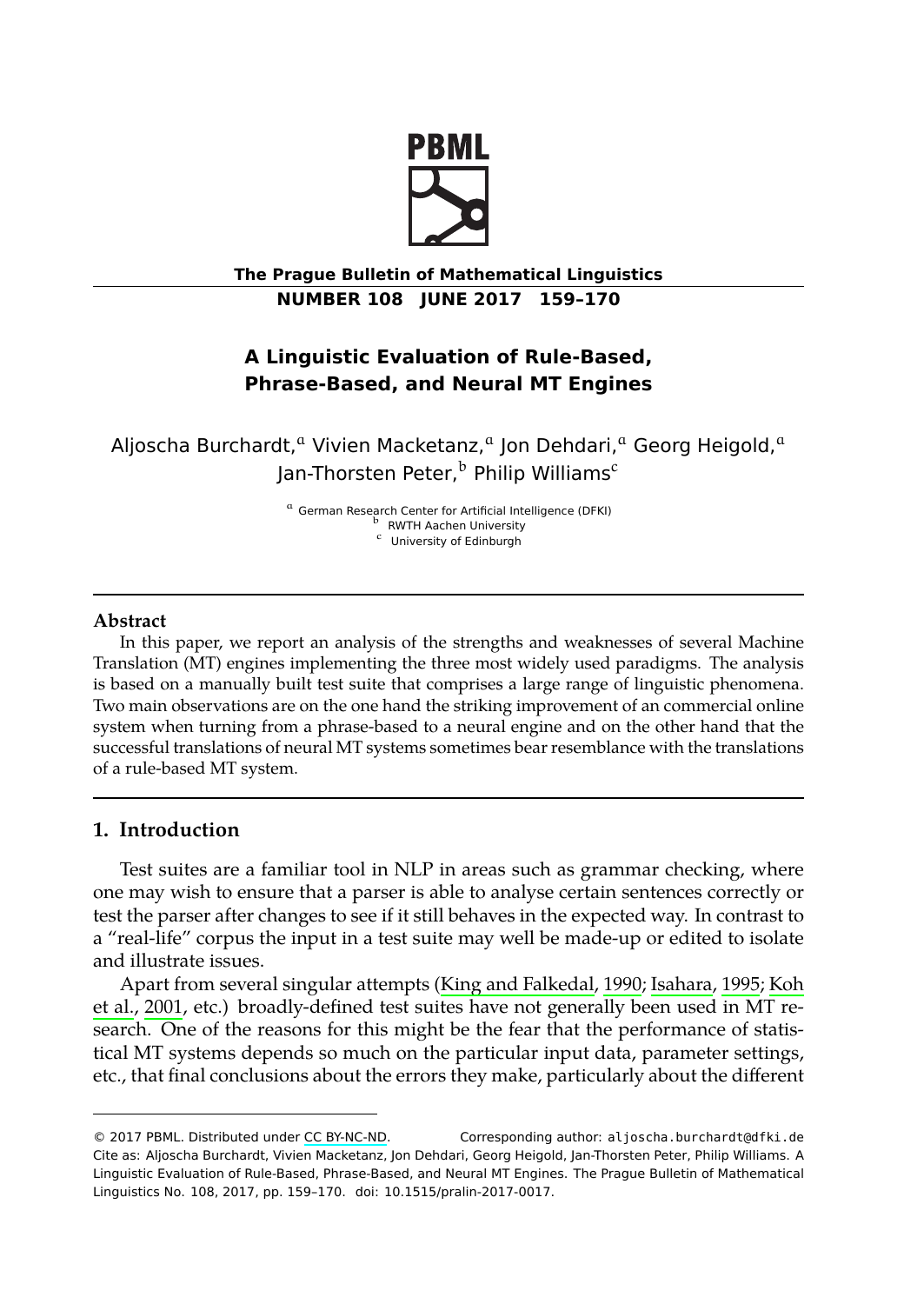reasons (e.g., length of n-grams, missing training examples), are difficult to obtain. A related concern is that statistical MT systems are designed to maximise scores on test corpora that are comparable to the training/tuning corpora and that it is therefore unreliable to test these systems in different settings. While these concerns may hold for syst[ems trained on](#page-11-3) very narrowly-defined domains, genres, and topics (such as biomedical patent abstracts), in fact many systems are trained on large amounts of data covering mixed sources and are expected to generalize to some degree.

A last r[eason might be that "correct"](#page-11-4) MT output c[annot be specified in the sam](#page-10-0)e [way as the output of](#page-10-1) other language processing tasks like parsing or fact extraction where the expected results can be more or less clearly defined. Due to the variation of language, ambiguity, etc., checking and evaluating MT output can be almost as difficult as the translation itself. Still, people have tried to automatically classify errors comparing MT output to reference translations or post-edited MT output using tools like Hjerson (Popovic, 2011).

In narrow domains there seems to be interest in detecting differences between systems and within the development of one system, e.g., in terms of verb-parti[cle](#page-0-0) constructions (Schottmüller and Nivre, 2014) or pronouns (Guillou and Hardmeier, 2016). Bent[iv](#page-1-0)ogli et al. (2016) performed a comparison of neural- with phrase-based MT systems on I[WS](#page-2-0)LT data [us](#page-10-2)ing a coarse-grained error typology. Neural systems have been found to make fewer morphological, lexical and word-order errors.

<span id="page-1-0"></span>Below, we present a pioneering effort to address translation barriers in a systematic fashion. We are convinced that testing of system performance on error classes leads to insights that can guide future research and improvements of systems. By using test suites, MT developers will be able to see how their systems perform compared to scenarios that are likely to lead to failure and can take corrective action.

This paper is structured as follows: After the general introduction (Section 1), Section 2 will briefly introduce the test suite we have used in the exper[iments reported](#page-11-5) [in Se](#page-11-5)ction 3. Section 4 concludes the paper.

## **2. The Test Suite**

The experiments reported below are based on a test suite for MT Quality we are currently building for the language pair English – German in the QT21 project. The test suite itself will be described in more detail in a future publication. In brief, it contains segments selected from various parallel corpora and drawn from other sources such as grammatical resources, e.g., the TSNLP Grammar Test Suite (Lehmann et al., 1996) and online lists of typical translation errors.

Each test sentence is annotated with the phenomenon category and the phenomenon it represents. An example showing these fields can be seen in Table 1 with the first column containing the source segment and the second and third column containing the phenomenon category and the phenomenon, respectively. The fourth column shows the translation given by the old Google Translate system and the last column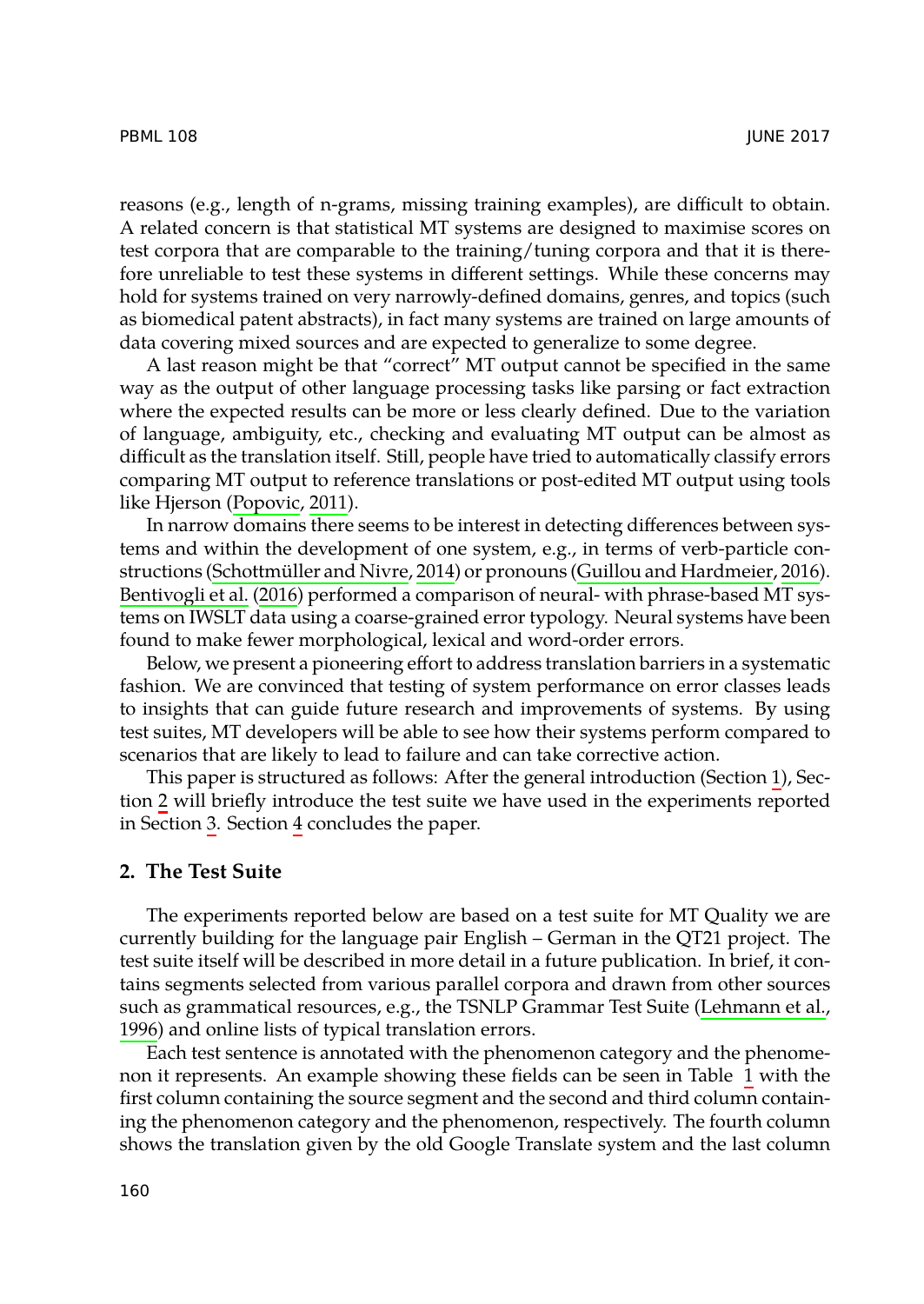contains a post-edit of the MT output that is created by making as few changes as possible. In our latest version of the test suite, we have a collection of about 5,000 segments per language direction that are classified in about 15 categories (most of them similar in both language directions) and about 120 phenomena (many of them similar but also some differing, as they are language-specific). Depending on the nature of the phenomenon, each is represented by at least 20 test segments in order to guarantee for a balanced test set. The categories cover a wide range of different grammatical aspects that might or might not lead to translation difficulties for a MT system. Currently, we are still in the process of optimising our test segments and working on an automatic solution for the evaluation.

<span id="page-2-1"></span>

| Source              | Phenomenon     | Pheno-   | Target (raw)          | Target (edited)    |
|---------------------|----------------|----------|-----------------------|--------------------|
|                     | Category       | menon    |                       |                    |
| Lena machte sich    | <b>MWE</b>     | Idiom    | [left]<br>the<br>Lena | Lena left early.   |
| früh vom Acker.     |                |          | field early].         |                    |
| Lisa hat Lasagne    | Non-verbal     | Corefer- | Lisa has made         | Lisa has made      |
| gemacht, sie ist    | agreement      | ence     | lasagne, [she] is al- | lasagna, it is al- |
| schon im Ofen.      |                |          | ready in the oven.    | ready in the oven. |
| habe<br>der<br>Ich. | Verb<br>tense/ | Ditran-  | [have]<br>the         | given<br>have      |
| Frau das Buch       | aspect/mood    | sitive   | the<br>of<br>woman    | the woman the      |
| gegeben.            |                | perfect  | Book.                 | book.              |

*Table 1. Example test suite entries German*→*English (simplified for display purposes).*

For the experiments presented here, we have used a preliminary version of our test suite (ca. 800 items per language direction, to a large extent verb paradigms) to include the changes of Google Translate which has recently been switched from a phrase-based to neural approach according to the companies' publications. There are more than 100 different linguistic phenomena that we investigated in this version of the test suite in each language direction. In this preliminary version, the number of instances reported in the experiments below strongly varies among the categories (as well as between the languages).

# <span id="page-2-0"></span>**3. Evaluating PBMT, NMT, and RBMT Engines and an Online System**

## **3.1. System Description**

We have evaluated several engines from leading machine translation research groups and a commercial rule-based system on the basis of the very same test suite version to be able to compare performance with the leading online system that has recently switched to a neural model. We included a number of different NMT systems with different properties and levels of sophistication to shed light on how these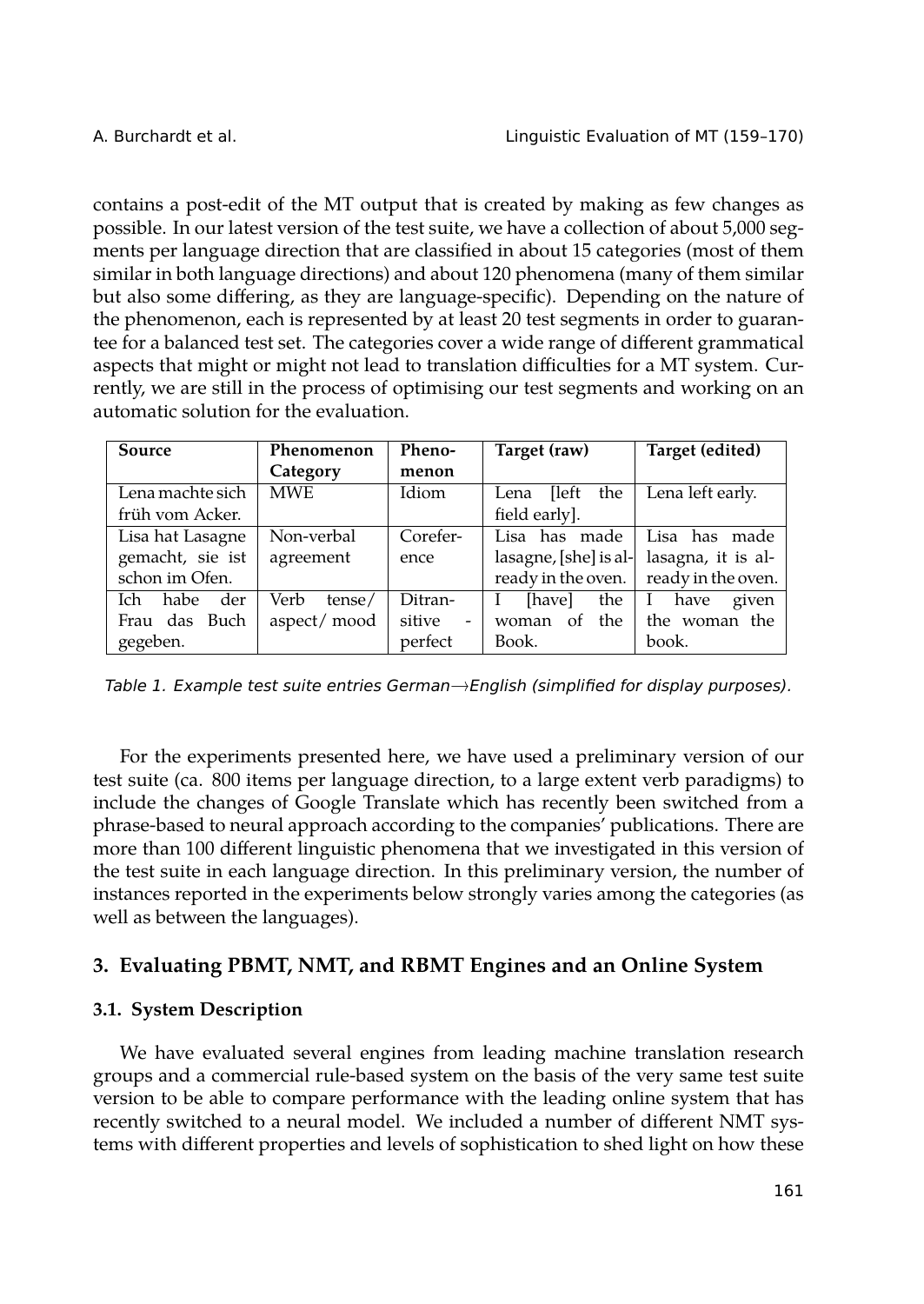new types of systems perform on the different kinds of phenomena. Below, we will briefly describe the systems.

**O-PBMT** Old version of Google Translate (web interface, Feb. 2016).

**O-NMT** New version of Google Translate (web interface, Nov. 2016).

- **OS-PBMT** Open-source phrase-based system that primarily uses a default configuration to serve as a baseline. This includes a 5-gram [mo](#page-3-0)dified [Kneser-Ney lan](#page-11-6)[guag](#page-11-6)e model, mkcls and MGiza for alignment, GDFA phrase extraction with a maximum phrase length of five, msd-bidi-fe lexical reordering, and the Moses decoder (Koehn et al., 2007). The WMT'16 data was Moses-tokenized and normalized, truecased, and deduplicated.
- **DFKI-NMT** Barebone neural system from DFKI. The MT engine is based on the encoder-decoder neural architecture with attention. The model was trained on the respective parallel WMT'16 data.
- **ED-NMT** Neural system fr[om U Edinburgh.](#page-11-7) This MT engine is the top-ranked system that was submitted to the WMT '16 news translation task (Sennrich et al., 2016). The system was built using the Nematus toolkit.<sup>1</sup> Among other features, it uses byte-pair encoding (BPE) to split t[he vocabulary into subword](#page-10-3) units, uses additional parallel data generated by back-translation, uses an ensemble of four epochs (of the same training run), and uses a reversed right-to-left model to rescore n-best output.
- **RWTH-NMT** NMT-system from RWTH (only used for German English experiments). This system is equal to the ensemble out of 8 NMT systems optimized on TEDX used in the (Peter et al., 2016) campaign. The eight networks used make use of subwords units and are finetuned to perform well on the IWSLT 2016 MSLT German to English task.

**RBMT** Commercial rule-based system Lucy (Alonso and Thurmair, 2003).

## **3.2. Evaluation Procedure**

<span id="page-3-0"></span>In order to evaluate a system's performance on the categories in the test suite, we concentrate solely on the phenomenon in the respect[iv](#page-1-0)e sentence [a](#page-2-1)nd disregard other errors. This means that we have to determine whether a translation error is linked to [the phenomenon under examinat](https://github.com/rsennrich/nematus)ion or if it is independent from the phenomenon. If the former is the case, the segment will be validated as incorrect. If, however, the error in the translation can not be traced back to the phenomenon, the segment will be counted as correct.

Currently, the system outputs are being automatically compared to a "reference translation" which is, in fact, a post-edit of the O-PBMT output as those were the very first translations to be generated and evaluated when we started building the test suite (see description of the test suite in Section 2 and Table 1). In a second step,

<sup>1</sup>https://github.com/rsennrich/nematus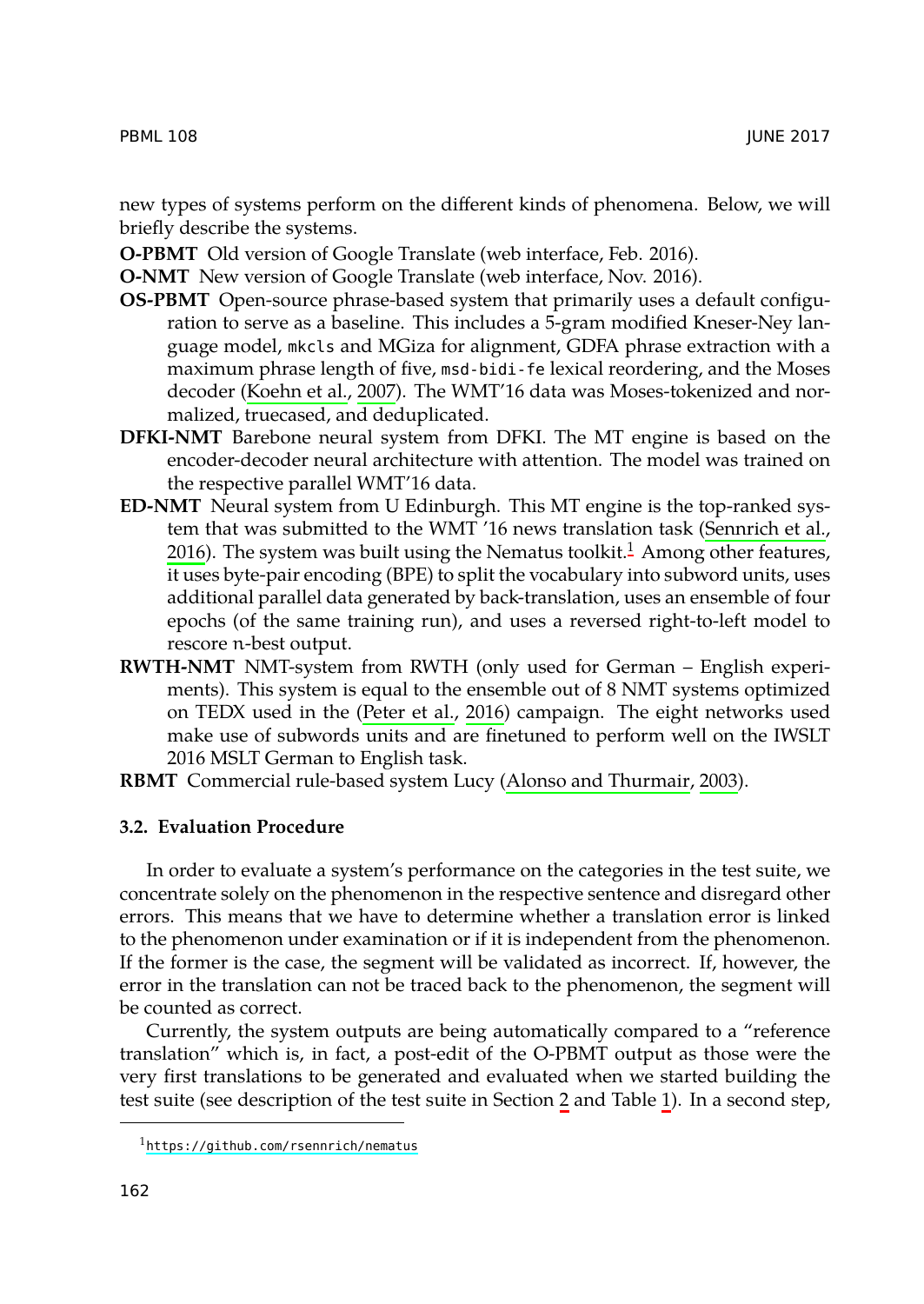A. Burchardt et al. Linguistic Evaluation of MT (159–170)

<span id="page-4-0"></span>

|                        | #   | O-          | $\Omega$ - | <b>RBMT</b> | OS-         | DFKI- | RWTH-ED- |            |
|------------------------|-----|-------------|------------|-------------|-------------|-------|----------|------------|
|                        |     | <b>PBMT</b> | <b>NMT</b> |             | <b>PBMT</b> | NMT   | NMT      | <b>NMT</b> |
| Ambiguity              | 17  | 12%         | 35%        | 42%         | 24%         | 35%   | 12%      | 35%        |
| Composition            | 11  | 27%         | 73%        | 55%         | 27%         | 45%   | 45%      | 73%        |
| Function words         | 19  | 5%          | 68%        | 21%         | 11%         | 26%   | 68%      | 42%        |
| LDD & interrogative    | 66  | 12%         | <b>79%</b> | 62%         | 21%         | 36%   | 55%      | 52%        |
| <b>MWE</b>             | 42  | 14%         | 36%        | $7\%$       | 21%         | 10%   | 12%      | 19%        |
| NE & terminology       | 25  | 48%         | 48%        | 40%         | 52%         | 40%   | 48%      | 40%        |
| Subordination          | 36  | 22%         | 58%        | 50%         | 31%         | 47%   | 42%      | 31%        |
| Verb tense/aspect/mood | 529 | 59%         | 80%        | 91%         | 52%         | 53%   | 74%      | 63%        |
| Verb valency           | 32  | 16%         | 50%        | 44%         | 13%         | 47%   | 38%      | 50%        |
| Sum                    | 777 | 358         | 567        | 583         | 337         | 367   | 490      | 435        |
| Average                |     | 46%         | 73%        | 75%         | 43%         | 47%   | 63%      | 56%        |

*Table 2. Results of German – English translations. Boldface indicates best system(s) on each category (row).*

all the translations that do not match the "reference" are manually evaluated by a professional linguist since the translations might be very different from the O-PBMT post-edit but nevertheless correct. As this is a very time-consuming process, we are currently working on automating this evaluation process by providing regular expressions for various possible translation outputs – naturally, only focusing on the phenomenon under investigation.

We re[fr](#page-4-0)ain from creating an independent reference as we think that generating the regular expressions that focus solely on the phenomena instead is the more sophisticated solution in this context. As a consequence, we cannot compute automatic scores like BLEU. We do not see this as a disadvantage as with the test suite we want to focus rather on gaining insights about the nature of translations than on how well translations match a certain reference.

#### **3.3. Results German – English**

Table 2 shows the results for the translations from German to English from the different systems on the categories. The second column in the table ("#") contains the number of instances per category. As the distribution of examples per category in this old version of our test suite was very unbalanced with some categories having only very few examples, some more categories we tested were excluded from the analysis we present here.

Before we discuss the results, we want to point out that the selection of phenomena and the number of instances used here is not representative of their occurrence in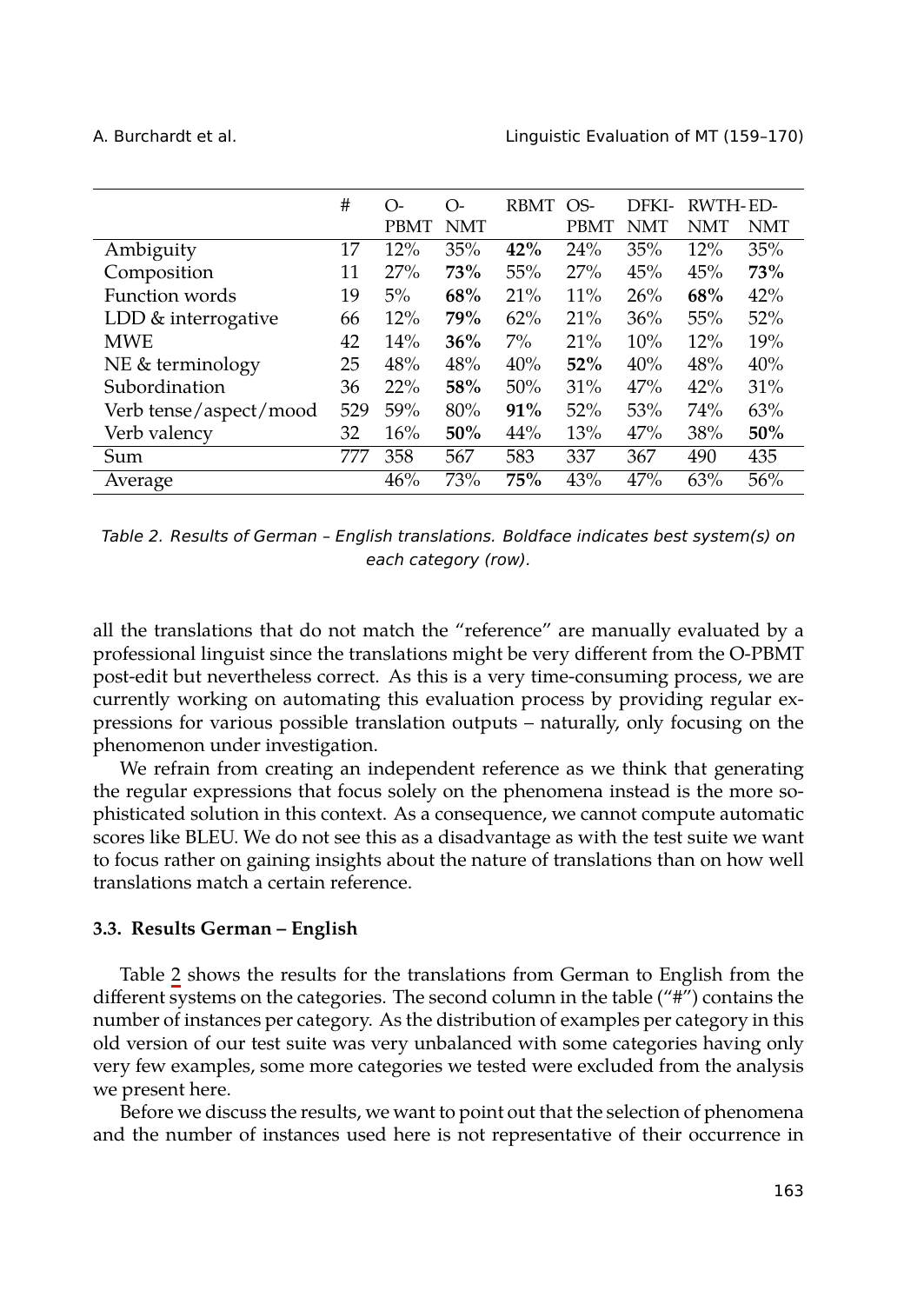corpora. Consequently, it can not be our goal to find out which of the systems is the globally "best" or winning system. Our goal is to check and illustrate the strengths and weaknesses of system (types) with respect to the range of phenomena we cover with this version of the test suite. Using this evaluation approach, researchers and system developers ideally can form hypotheses about the reasons why certain errors happen (systematically) and can come up with a prioritised strategy for improving the systems. Our ultimate goal is to represent all phenomena relevant for translation in our test suite.

Coming to the analysis, it is first of all striking ho[w](#page-5-0) much better the neural version of Google Translate (O-NMT) is as compared to its previous phrase-based version (O-PBMT). Interestingly, the O-NMT and the RBMT – two very different approaches – are the best-performing systems on average, achieving almost the same amount of correct translations on average, i.e., 73%, resp. 75%, but looking at the scores of the categories reveals that the performance of the two systems regarding the categories is in fact very diverse. While the O-NMT system is the most-frequent best-performing system per phenomenon, as it is best on composition, function words, long distance dependency (LDD) & interrogative, multi-word expressions (MWE), subordination and verb valency, the RBMT is only the best system on ambiguity<sup>2</sup> and verb tense/aspect/mood. The high number of instances of the latter category leads to the high average score of the RBMT system, as verb paradigms are part of the linguistic information RBMT systems are based on.

The OS-PMBT reaches the lowest average score, but it is nevertheless the bestperforming system on named entities (NE) & terminology. The DFKI-NMT system reaches a higher average score than the PBMT system (four percentage points more). The RWTH-NMT is (along with the O-NMT) the best-performing system on function words. On average it reaches 63% of correct translations. The ED-NMT outrules (also along with the O-NMT) the other systems on composition and verb valency and reaches 56% correct translations on average.

<span id="page-5-0"></span>In order to see if we find some interesting correlations that might serve as a preview for more extensive analyses with a more solid and balanced amount of test segments in the future, we have calculated Pearson's coefficient over the phenomenon counts (being aware that we are dealing with very small numbers here). As the correlations for the direction English – German were higher and for space reasons, we will show the numbers only for the other direction in the following Subsection to give an indication about possible future work.

One general impression that will also be supported by the examples below is that NMT seems to learn some capabilities that the RBMT system has. It may lead to the speculation that NMT indeed learns something like the rules of the language. This, however, needs more intensive investigation. Another interesting observation is that

<sup>&</sup>lt;sup>2</sup>The good performance of RBMT on ambiguity can be explained by the very small number of items and it is more or less accidental that the preferred readings were the ones the RBMT has coded in its lexicon.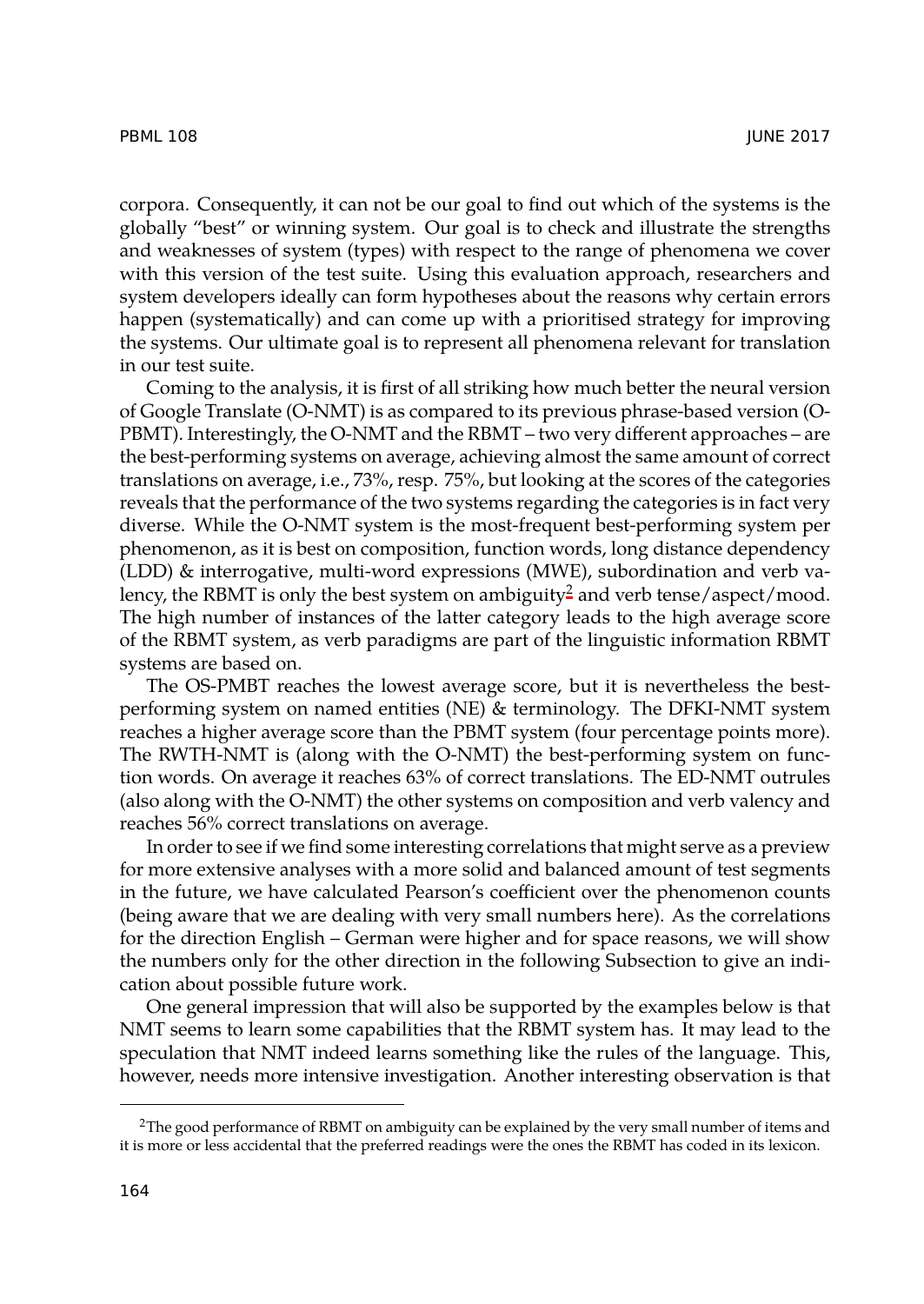the RWTH-NMT system has a lower overall correlation with the other NMT systems. This might be because it has also been trained and optimised on transcripts of spoken language as opposed to the other systems trained solely on written language.

The following examples depict interesting findings from the analysis and comparison of the different systems. When a system created a correct output (on the respective category), the system's name is marked in boldface.

| (1) | Source:          | Warum hörte Herr Muschler mit dem Streichen auf? |
|-----|------------------|--------------------------------------------------|
|     | Reference:       | Why did Mr. Muschler stop painting?              |
|     | O-PBMT:          | Why heard Mr Muschler on with the strike?        |
|     | $O-NMT$ :        | Why did Mr. Muschler stop the strike?            |
|     | <b>RBMT:</b>     | Why did Mr Muschler stop with the strike?        |
|     | OS-PBMT:         | Why was Mr Muschler by scrapping on?             |
|     | <b>DFKI-NMT:</b> | Why did Mr Muschler listen to the rich?          |
|     | <b>RWTH-NMT:</b> | Why did Mr. Muschler listen to the stroke?       |
|     | ED-NMT:          | Why did Mr. Muschler stop with the stump?        |
|     |                  |                                                  |

Example (1) contains a phrasal verb and belongs to the category composition. German phrasal verbs have the characteristics that their prefix might be separated from the verb and move to the end of the sentence in certain constructions, as it has happened in example (1) with the prefix *auf* being separated from the rest of the verb *hören*. The verb *aufhören* means *to stop*, but the verb *hören* without the prefix simply means *to listen*. Thus, phrasal verbs might pose translations barriers in MT when the system translates the verb separately not taking into account the prefix at the end of the sentence. The output of the O-PBMT, DFKI-NMT and RWTH-NMT indicates that this might have happened. The O-NMT, RBMT and the ED-NMT correctly translate the verb which could mean that more context (and thus, including the prefix *auf* at the end of the sentences) was taken into account for the generation of the output.

| (2) | Source:          | Warum macht der Tourist drei Fotos?    |  |  |  |  |
|-----|------------------|----------------------------------------|--|--|--|--|
|     | Reference:       | Why does the tourist take three fotos? |  |  |  |  |
|     | O-PBMT:          | Why does the tourist three fotos?      |  |  |  |  |
|     | O-NMT:           | Why does the tourist make three fotos? |  |  |  |  |
|     | <b>RBMT:</b>     | Why does the tourist make three fotos? |  |  |  |  |
|     | OS-PBMT:         | Why does the tourist three fotos?      |  |  |  |  |
|     | <b>DFKI-NMT:</b> | Why does the tourist make three fotos? |  |  |  |  |
|     | <b>RWTH-NMT:</b> | Why is the tourist taking three fotos? |  |  |  |  |
|     | <b>ED-NMT:</b>   | Why does the tourist make three fotos? |  |  |  |  |

One of the phenomena in the category LDD & interrogative is wh-movement. It is for example involved in wh-questions, like in the sentence in (2). A wh-question in English is usually built with an auxiliary verb and a full verb, e.g., wh-word + *to*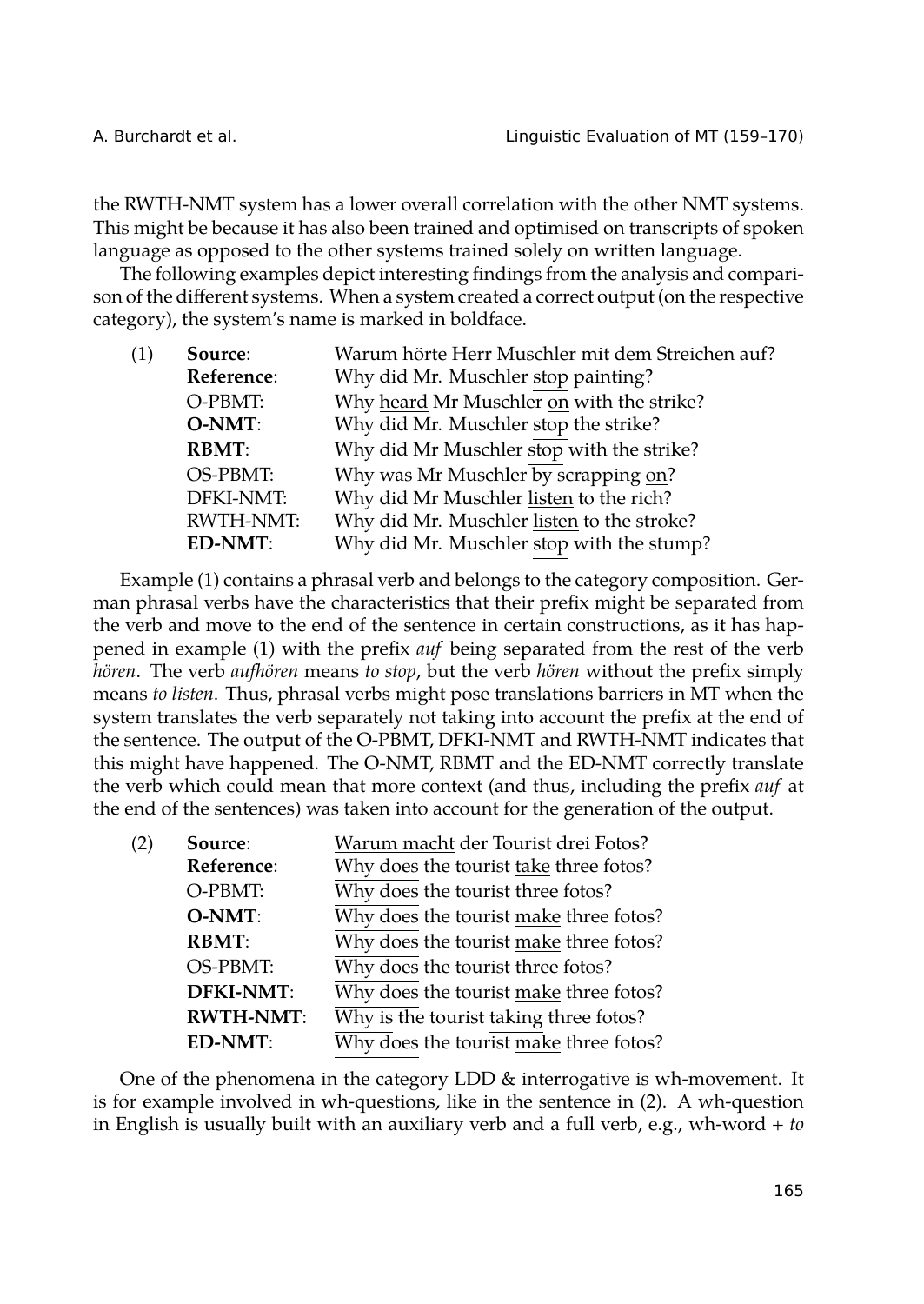*have/to be/to do* + full verb. In German on the other hand, an auxiliary verb is not necessarily needed. This fact might lead to translation difficulties, as can be seen in (2), where the O-PBMT and the OS-PBMT treat the verb *does* as a full verb instead of an auxiliary verb. All the other systems translate the question with two verbs, however, except for the RWTH-NMT, they all mistranslate *ein Foto machen* as *to make a foto* (literal translation) instead of *to take a foto*. Nevertheless, these translations count as correct, since they do contain an auxiliary verb  $+$  a full verb.

| (3) | Source:          | Die Arbeiter müssten in den sauren Apfel beißen.     |
|-----|------------------|------------------------------------------------------|
|     | Reference:       | The workers would have to bite the bullet.           |
|     | O-PBMT:          | The workers would have to bite the bullet.           |
|     | O-NMT:           | The workers would have to bite into the acid apple.  |
|     | RBMT:            | The workers would have to bite in the acid apple.    |
|     | <b>OS-PBMT:</b>  | The workers would have to bite the bullet.           |
|     | DFKI-NMT:        | Workers would have to bite in the acid apple.        |
|     | <b>RWTH-NMT:</b> | The workers would have to bite into the clean apple. |
|     | ED-NMT:          | The workers would have to bite in the acidic apple.  |

Idioms are an interesting phenomenon within the category MWE. The meaning of an idiom in one language can not be transferred to another language by simply translating the separate words, as the meaning of these multi-word units goes beyond the meaning of the separate words. As a consequence, idioms have to be transferred to another language as a whole. For German <> English it is often the case that an idiom in one language can be transferred to another idiom in the other language. This is also the case in example (3). The German idiom *in den sauren Apfel beißen* can be translated as *to bite the bullet*. Only the two PBMT system correctly translate this idiom, the other systems all give a literal translation - with the RWTH-NMT translating *sauren* as *clean* instead of *acid(ic)* like the other systems, probably not knowing the word *sauren* and instead translating the similar word *sauberen*. This is one example where a phrasebased approach has a real advantage (if the phrase was in the training data).

| (4) | Source:          | Wie kann ich die Farbe, mit der ich arbeite, ändern? |
|-----|------------------|------------------------------------------------------|
|     | Reference:       | How can I change the color I am working with?        |
|     | O-PBMT:          | How can I change the color with which I work         |
|     |                  | to change?                                           |
|     | $O-NMT$ :        | How can I change the color with which I work?        |
|     | <b>RBMT:</b>     | How can I change the color with which I work?        |
|     | OS-PBMT:         | How can I change the colour, with whom i work,       |
|     |                  | change?                                              |
|     | <b>DFKI-NMT:</b> | How can I change the color I work with?              |
|     | <b>RWTH-NMT:</b> | How can I change the color I work with?              |
|     | <b>ED-NMT:</b>   | How can I change the color I work with?              |
|     |                  |                                                      |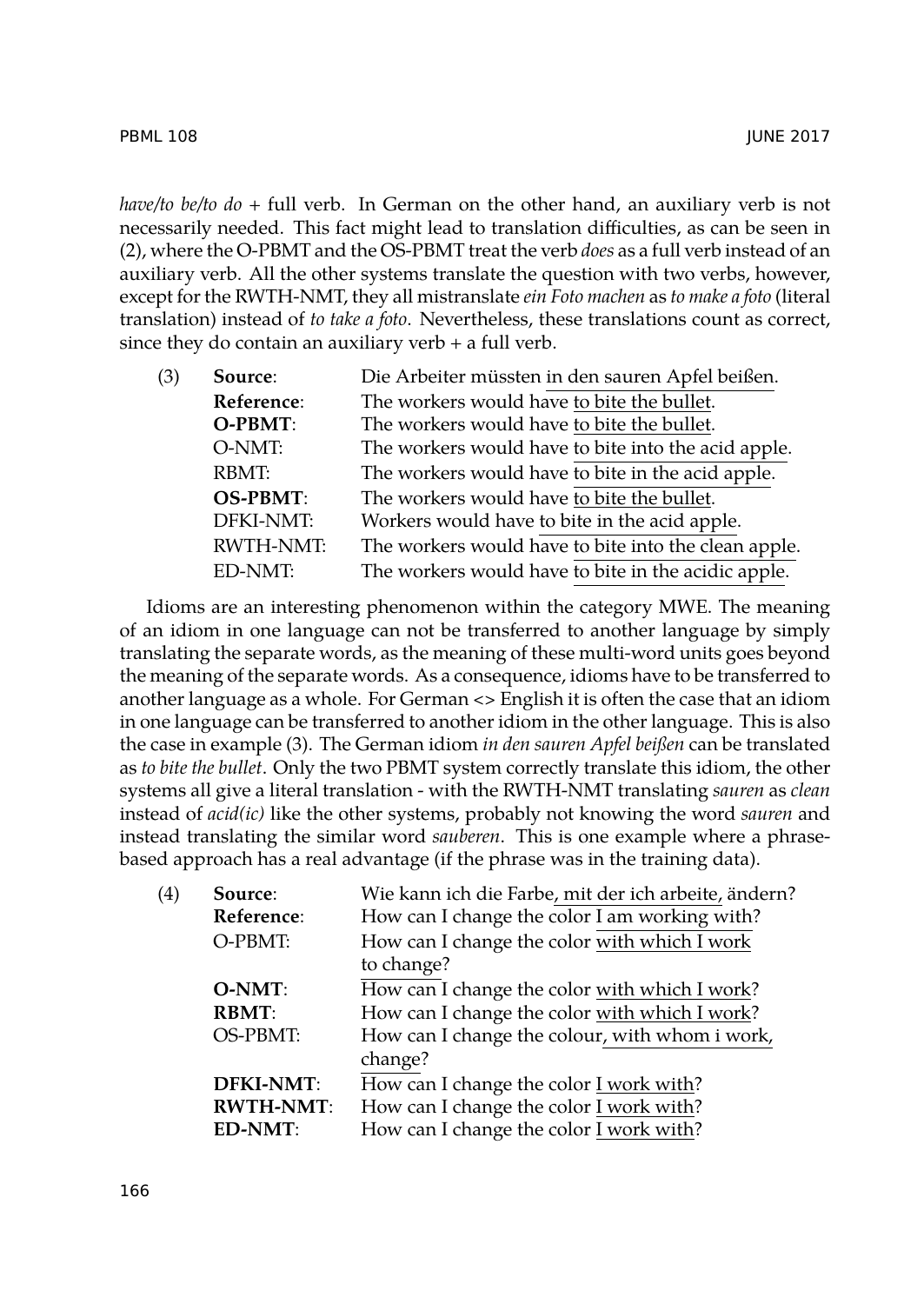A. Burchardt et al. Linguistic Evaluation of MT (159–170)

The sentence in (4) contains a relative clause which belongs to the category subordination. Relative clauses in English can, but do not have to contain a relative pronoun. The outputs in (4) show both properties. The O-PBMT and the OS-PBMT double the verb *change*, the remaining systems correctly translate the relative clause.

| (5) | Source:          | Ich hätte nicht lesen gedurft.         |
|-----|------------------|----------------------------------------|
|     | Reference:       | I would not have been allowed to read. |
|     | O-PBMT:          | I would not have been allowed to read. |
|     | O-NMT:           | I should not have read.                |
|     | <b>RBMT:</b>     | I would not have been allowed to read. |
|     | OS-PBMT:         | I would not have read gedurft.         |
|     | <b>DFKI-NMT:</b> | I would not have been able to read.    |
|     | <b>RWTH-NMT:</b> | I wouldn't have read.                  |
|     | ED-NMT:          | I wouldn't have read.                  |

Verb paradigms (verb tense/aspect/mood) make up about one third of [th](#page-9-0)e whole test suite. Example (5) shows a sentence with a negated modal verb, in the tense pluperfect subjunctive II. This is a quite complex construction, thus it is not surprising that only few systems correctly translate the sentence. As might be expected, one of them is the RBMT system. The second one is the O-PBMT. The neural version of this system on the other hand does not correctly produce the output.

#### **3.4. Results English – German**

The results for the English – German translations can be found in Table 3. For this language direction, only five systems were available instead of seven like for the other direction. As in the analysis for the other language direction, we excluded the categories that had too few instances from the table. Nevertheless, similarities between the categories of both language directions can be found.

As in the German – English translations, the RBMT system performs best of all systems on average, reaching 83%. It performs best of all systems on verb tense/aspect/ mood and verb valency. The second-best system is – just like in the other language direction but with a greater distance (seven percentage points less on average, namely 76%) – the O-NMT. The O-NMT shows quite contrasting results on the different categories, compared to RBMT: it outrules (most of) the other systems on the remaining categories, i.e., on coordination & ellipsis, LDD & interrogative, MWE, NE & terminology, special verb types and subordination.

The third-best system on average is the ED-NMT system. It reaches an average of 61% correct translations. The other remaining NMT system, the barebone DFKI-NMT system, reaches 11 percentage points less on average than the ED-NMT, for it reaches 50%. But it outrules the other systems on subordination along with O-NMT. The system with the lowest average score is the previous version of Google Translate,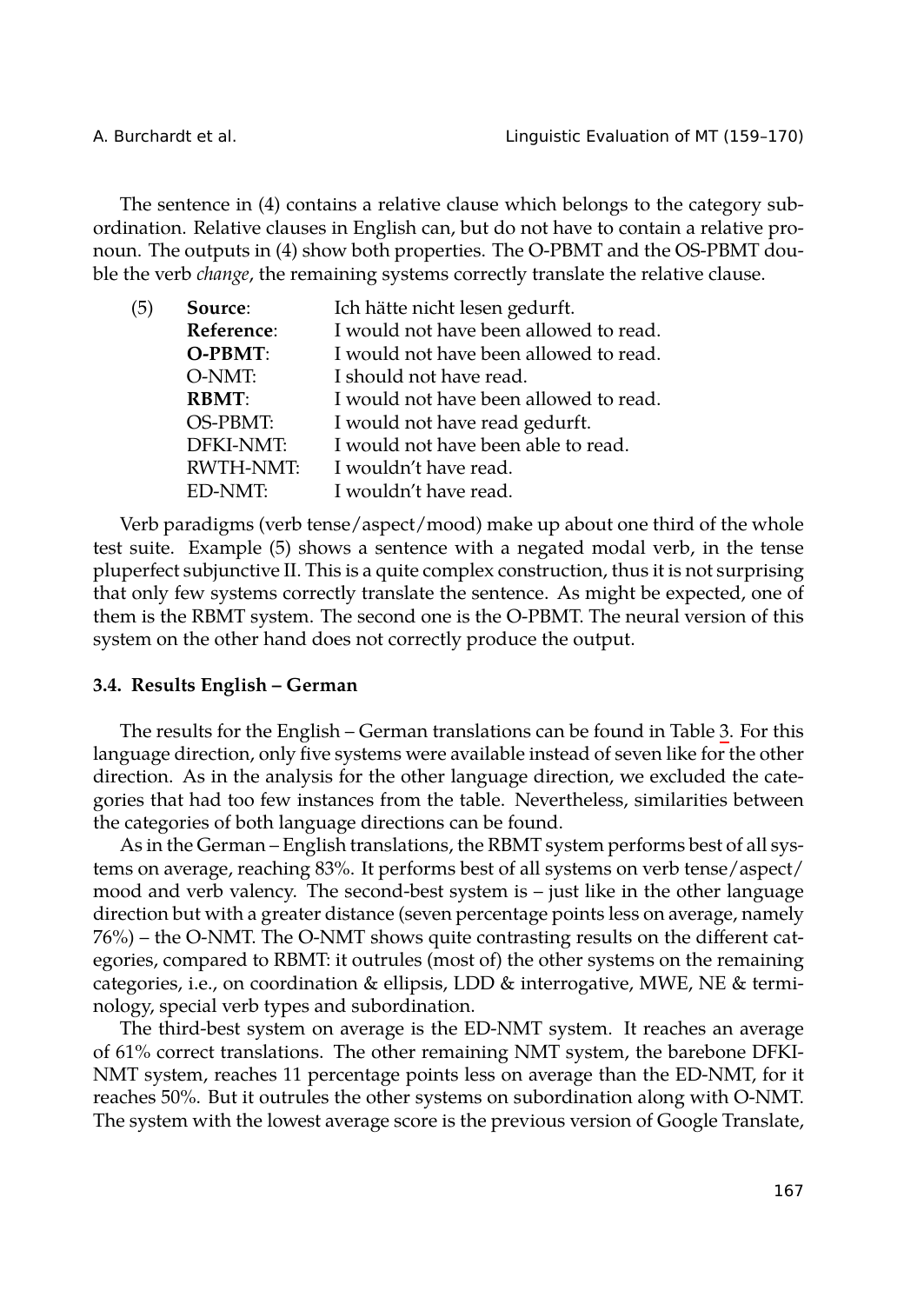<span id="page-9-0"></span>

|                         | #   | $\Omega$ | O-         | <b>RBMT</b> | DFKI- | ED-        |
|-------------------------|-----|----------|------------|-------------|-------|------------|
|                         |     | PBMT     | <b>NMT</b> |             | NMT   | <b>NMT</b> |
| Coordination & ellipsis | 17  | 6%       | 47%        | 29%         | 24%   | 35%        |
| LDD & interrogative     | 70  | 19%      | 61%        | 54%         | 41%   | 40%        |
| <b>MWE</b>              | 42  | 21%      | 29%        | 19%         | 21%   | 26%        |
| NE & terminology        | 20  | 25%      | 80%        | 40%         | 45%   | 65%        |
| Special verb types      | 14  | 14%      | 86%        | 79%         | 29%   | 64%        |
| Subordination           | 35  | $11\%$   | 71%        | 54%         | 71%   | 69%        |
| Verb tense/aspect/mood  | 600 | 41%      | 82%        | 96%         | 53%   | 66%        |
| Verb valency            | 22  | 36%      | 59%        | 68%         | 64%   | 59%        |
| Sum                     | 820 | 287      | 622        | 679         | 410   | 499        |
| Average                 |     | 35%      | 76%        | 83%         | 50%   | 61%        |

*Table 3. Results of English – German translations. Boldface indicates best system(s) on each category (row).*

| Correlations | O-PBMT | O-NMT | <b>RBMT</b> | <b>DFKI-NMT</b> | <b>ED-NMT</b> |
|--------------|--------|-------|-------------|-----------------|---------------|
| O-PBMT       | 1.00   |       |             |                 |               |
| O-NMT        | 0.34   | 1.00  |             |                 |               |
| <b>RBMT</b>  | 0.39   | 0.55  | 1.00        |                 |               |
| DFKI-NMT     | 0.28   | 0.29  | 0.36        | 1.00            |               |
| ED-NMT       | 0.30   | 0.33  | 0.43        | 0.55            | 1.00          |

*Table 4. Overall correlation of English – German systems*

namely the O-PBMT. With 35% on average, it reaches less than half of the score of the O-NMT.

The results of the calculation of the Pearson's coefficient can be found in Table 4. Only categories with more than 25 observations had their correlation analysed. For the interpretation, we used a rule-of-thumb mentioned in the literature<sup>3</sup>.

<span id="page-9-1"></span>[In the overall correlation, RBMT has a moderate correlation with O-NMT](http://www.dummies.com/education/math/statistics/how-to-interpret-a-correlation-coefficient-r), which might be traced back to the fact that these are the two systems that correctly translate most of the test segments, compared to the other systems. The two neural systems, DFKI-NMT and ED-NMT, also have moderate correlations. All the other systems have weak correlation with each other.

Again, for the small and unbalanced numbers of samples, we do not want to put too much emphasis on the observations regarding correlations. This type of analysis might, however, become more informative in future work.

 $^3$ http://www.dummies.com/education/math/statistics/how-to-interpret-a-correlation-coefficient-r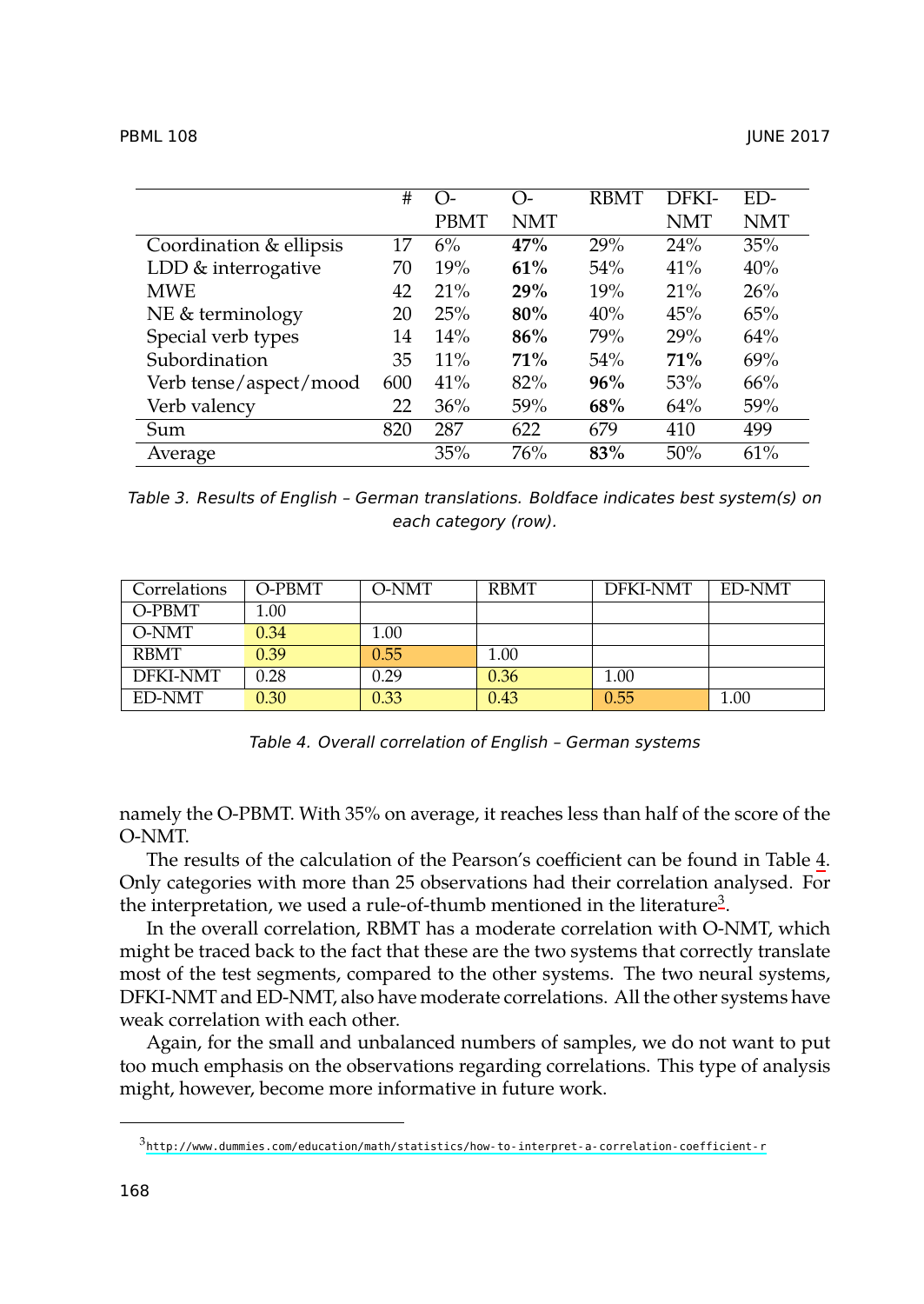## <span id="page-10-2"></span>**4. Conclusions and Outlook**

While the selection of test items/categories and even more the selection of examples we discussed provides a selective view on the performance of the system, we are convinced that this type of quantitative and qualitative evaluation provides valuable insights and ideas for improvement of the systems, e.g., by adding linguistic knowledge in one way or another. Two main observations we want to repeat here is the striking improvement of the commercial online system when turning from a phrasebased to a neural engine. A second observation is that the successful translations of some NMT systems often bear resemblance with the translations of the RBMT system. Hybrid combinations or pipelines where RBMT systems generate training material for NMT systems seem a promising future research direction to us.

While the extracted examples above give very interesting insights on the systems' performances on the categories, these are only more or less random spot tests. However, taking a close look at the separate phenomena at a larger scale and in more detail will lead to more general, systematic observations. This is what we aim to do with our current version of the test suite which is therefore much more extensive and systematic and therefore also allows for more general observations and more quantitative statements in future experiments.

Our ultimate goal is to automate the test suite testing. To this end, we are currently working on a method that is using regular expressions for automatically checking the output of engines on the test suite. The idea is to manually provide positive and negative tokens for each test item that can range from expected words in case of disambiguation up to, verbs and their prefixes with wild cards in between up to complete sentences in the case of verb paradigms.

## **Acknowledgements**

This research is supported by the EC's Horizon 2020 research and innovation programme under grant agreements no. 645452 (QT21).

## **Bibliography**

- <span id="page-10-3"></span>Alonso, Juan A and Gregor Thurmair. The Comprendium Translator system. In *Proceedings of the Ninth Machine Translation Summit*. International Association for Machine Translation (IAMT), 2003.
- <span id="page-10-1"></span>Bentivogli, Luisa, Arianna Bisazza, Mauro Cettolo, and Marcello Federico. Neural versus Phrase-Based Machine Translation Quality: a Case Study. *CoRR*, abs/1608.04631, 2016.
- <span id="page-10-0"></span>Guillou, Liane and Christian Hardmeier. PROTEST: A Test Suite for Evaluating Pronouns in Machine Translation. In Chair), Nicoletta Calzolari (Conference, Khalid Choukri, Thierry Declerck, Sara Goggi, Marko Grobelnik, Bente Maegaard, Joseph Mariani, Helene Mazo, Asuncion Moreno, Jan Odijk, and Stelios Piperidis, editors, *Proceedings of the Tenth Interna-*